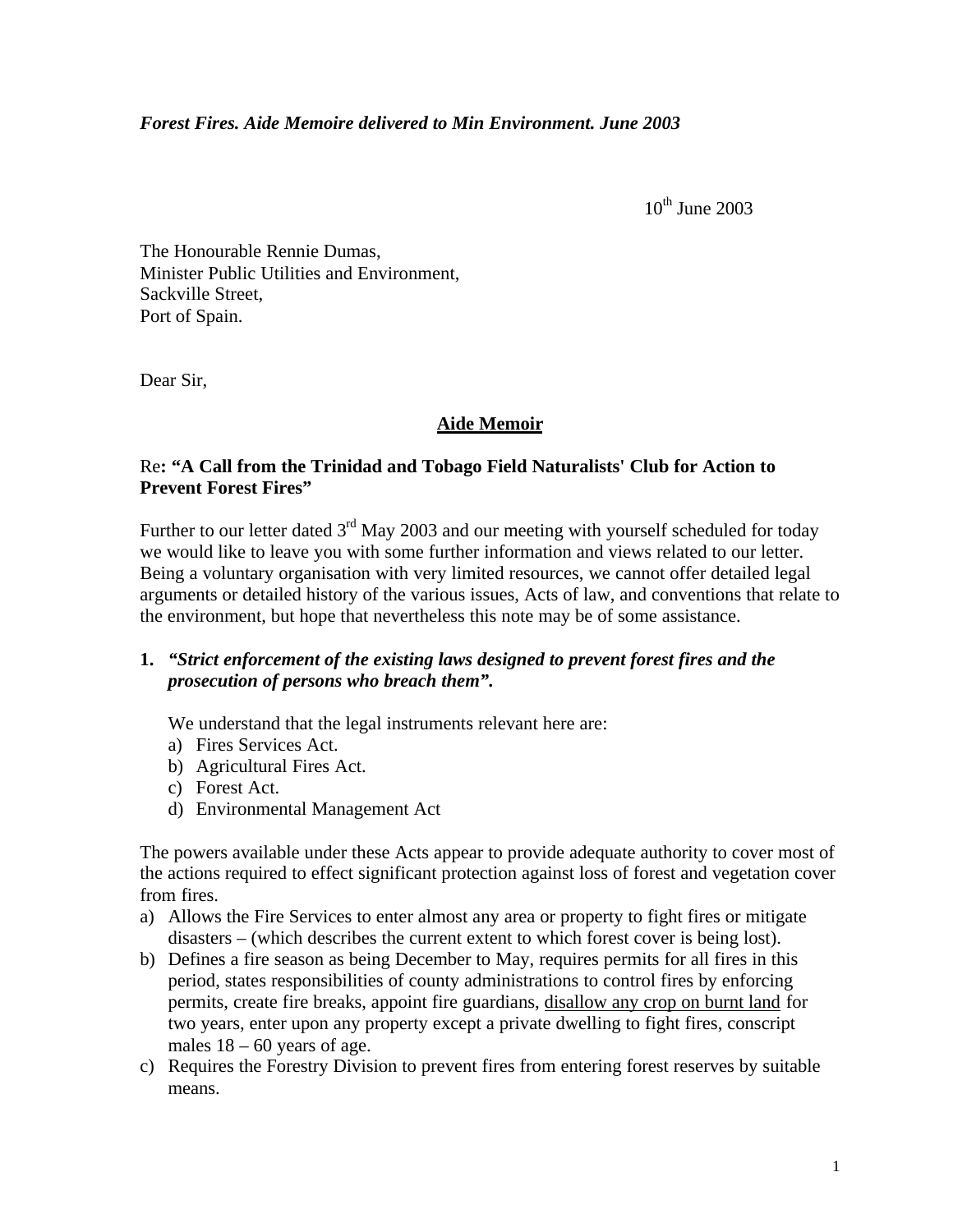d) Provides powers to apply protection to areas that are declared environmentally sensitive, in addition to the general controls enabled within the Act.

We strongly believe that the problem of fires is related to the failure to enforce existing legislation, rather than the any lack of appropriate powers in existing law.

The TTFNC would like to see tangible evidence of enforcement of these laws and strongly urge that immediate action be taken against offenders who will shortly be planting on burnt land in contravention of the Agricultural Fires Act. The law must be demonstrated by firm action and followed up by similarly strong resolve when firesetters attempt to resume their illegal activity in the next dry season.

## **2.** *"An immediate start to reforestation of newly burnt areas, where possible at the expense of the person guilty of causing the damage to the area."*

To the average observer, be they professional or amateur, there appears to be a serious lack of serious reforestation in Trinidad & Tobago. Such areas that are under active projects by Forestry Division, or smaller private projects, are directed at commercial planting of specific species such as pine, that do not restore a 'natural' habitat and do not nearly match the areas lost annually to fires and other forms of legal and illegal forest destruction.

Reforestation, if done thoroughly is an enormous task that can require funding measured in billions, rather than millions of dollars. However, the neglect of this important restoration and failure to prevent further losses simply increases the enormity of the task.

By concentrating initially on newly burnt areas the problem becomes more manageable and will demonstrate that this is a serious government concern. The longer term plans for older degraded areas should be announced simultaneously however if such a programme is to enjoy credibility.

There are several NGO's, CBO's, and private organisations that would welcome the opportunity to participate in a national effort to protect and restore the environment. Leadership and coordination together with appropriate financial assistance from the State is needed to ensure that groups work together in an efficient manner. See also or comments for funding under 5 below.

It is recognised that attempts to fund such at action via penalties levied on offenders is impractical and we do not suggest this as a condition. However there must be evidence of resolve to enforce the law to prevent such programmes falling into abuse by lawbreakers who may try to generate employment by setting fires.

# **3.** *"Immediate implementation of approved National Parks, protected areas and wildlife management proposals."*

TTFNC recognises that "immediate" and literal implementation of prior National Parks proposals is not possible due to the scale and complexity of these proposals. What we urge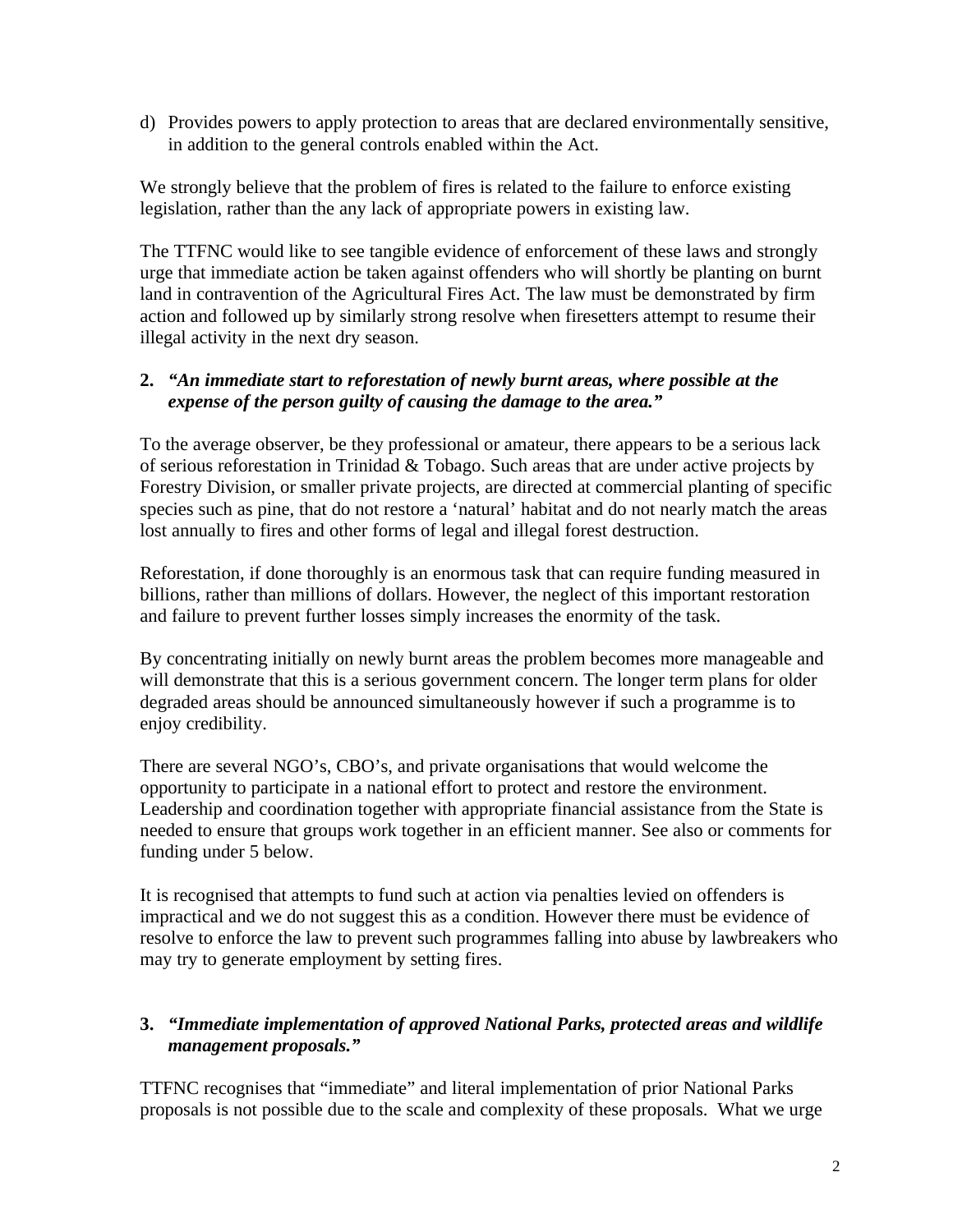here is that the objectives of these proposals be addressed immediately to the maximum extent possible and implemented via existing laws. The actual proposals require further work and we are alarmed at the absence of evidence of this work.

We believe that by appropriate use of the existing National Physical Development Plan as laid in parliament in 1984 (and we understand to be still in effect as guidance, due to the absence of any formalised replacement), the existing Town and Country Act, the EMA Act, Forest Act, Chaguaramas Act, and the National Trust Act, significant progress can be made towards providing the levels of protection required for the natural environment.

We understand that revision of the proposed Planning and Development of Land Bill , which will in turn lead to a revision of the National Physical Development Plan may currently be in progress and applaud this. But in the meantime tangible protection is required against inappropriate land development, such as the forced industrialisation/commercialisation of rural areas, and whole scale conversion of agricultural lands into housing or tourist and holiday accommodations, with the consequent loss of natural environment, coastal access, and scenic areas.

# **4.** *"A national undertaking, coordinated by responsible environmental groups, to detect and prevent the spread of forest fires."*

The recent dry season fires have demonstrated clearly the need for this and an apparent lack of importance attached to the problem at official levels. Recent articles in the press have highlighted the large scale burning of forests in Chaguaramas, which is an area under direct supervision of a state agency, and houses military and fire services facilities and personnel. This area is potentially far easier to control than the rest of Trinidad and Tobago, which have been similarly ravaged, so should be a symbol of government determination to protect the environment.

We feel it is essential that there must be heavy involvement at local community level, but joint effort is required with the appropriate State agencies, both in execution, and to win over local participation in the programme and demonstrate benefits to communities and the nation in general. The environmental groups in T&T to a significant extent are members of the umbrella organisation COPE (Council of Presidents of Environmental NGO's). This organisation, with suitable financial support, is one of the options available to provide a practical platform for utilising the expertise of members to coordinate the effort.

## **5.** *"The support of the undertaking at 4 above with both finance and manpower."*

No policies or projects can be effective without appropriate funding and resources. We do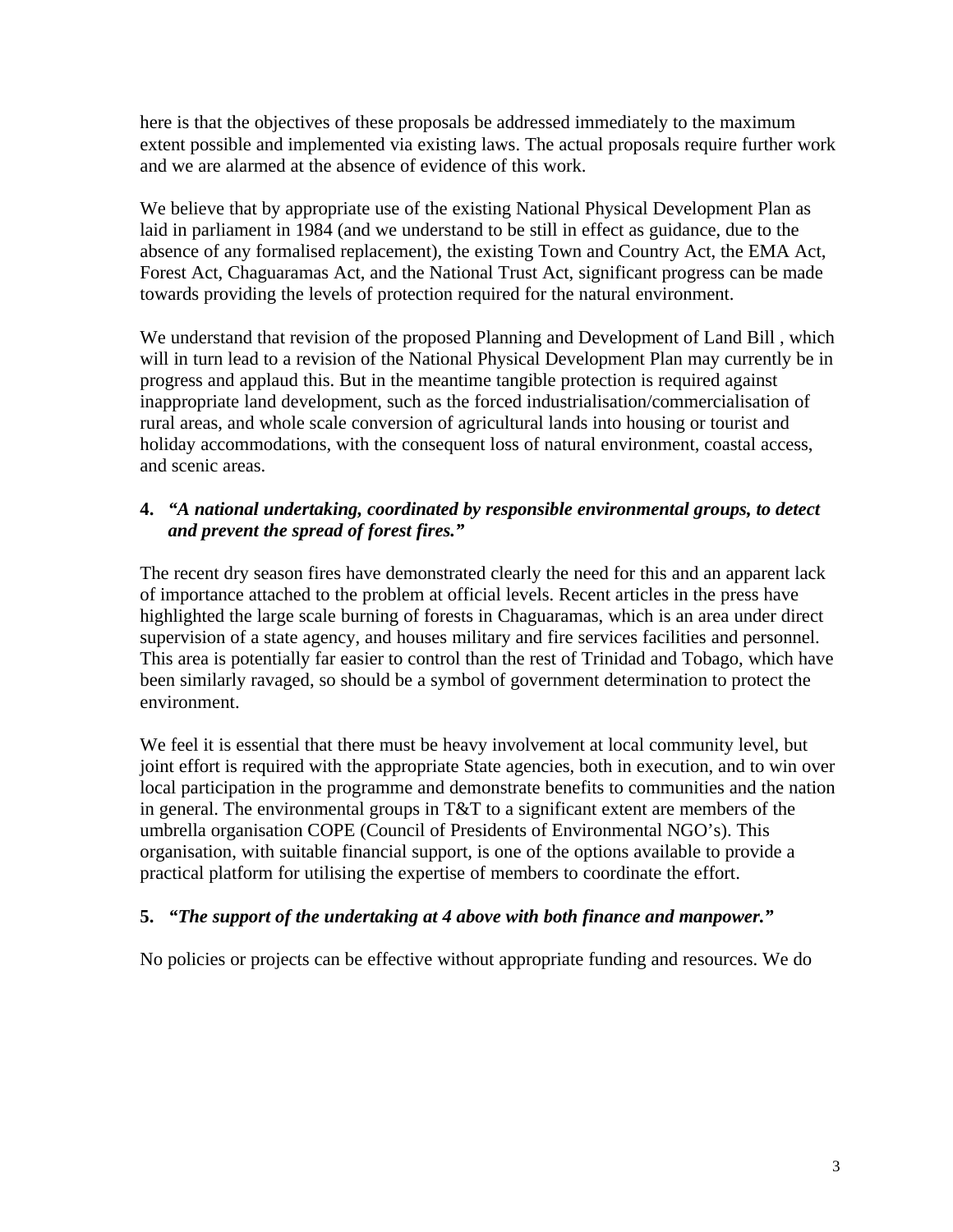not advocate the establishment of additional work groups, committees, project teams, State enterprises, ministries or similar 'overhead activity' to achieve the objectives outlined here. There are already probably more 'overhead' organisations engaged in studies and 'coordination' activity than can be reasonably controlled or prevented from overlapping. Please note the emphasis of this document is to concentrate existing legal and organisational structures, but that these need consistent funding from year to year.

The Green Fund was established as an 'addition' rather than strengthening the effectiveness and funding of the appropriate existing national structures. In the business sector it remains a deeply unpopular tax, as are the similar Business Levy and Health Surcharge (all of which have remained on the books despite reductions in Corporation and Income taxes). TTFNC is a strictly non-political organisation so does not want to enter officially into these debates, but must nevertheless be aware of such national issues. We thus are reluctant to advocate policies that depend on the continuation or cancellation of such fiscal measures.

However we are aware that the Green Fund having now been levied on local businesses for several years has accumulated considerable capital (at least in formal accounting) without the corresponding disbursements as required under existing law. As a practical short-term measure, we strongly urge that these funds be directed urgently at restoration of the environment, particularly forest restoration. Accepting the need for proper controls, we believe that there are already existing CBO's and NGO's with the capability of reforestation. Also we want to stress that this is not a proposal to establish any politically driven or government based CBO's to receive such funds.

Obviously there is the need to establish proper budgeting and funding of State entities already in place with these long-term responsibilities, quite outside of the Green Fund.

**6.** *"Allocation of a defined budget sufficient to cover the cost of education in fire prevention, surveillance of forests to detect fires, and machinery and manpower to extinguish forest fires. This budget should also include a renewable emergency fund that is available at the beginning of each dry season for the fighting of forest fires."*

We believe that this is self-explanatory. Protection of the environment is an essential component of recurrent expenditure in the National Budget, and should not require capital project approval or external funding subject to special debate.

**7.** *"The development and execution of an awareness programme to explain the negative effects of forest fires to communities in fire prone areas. This programme should not only encourage community participation in the prevention and control of forest fires but also lead to greater emphasis being placed on the importance of environmental protection in school curricula. A prerequisite to this programme should be the elaboration of a report that accounts for the impact of forest fires, past and present, on the economy of Trinidad and Tobago."*